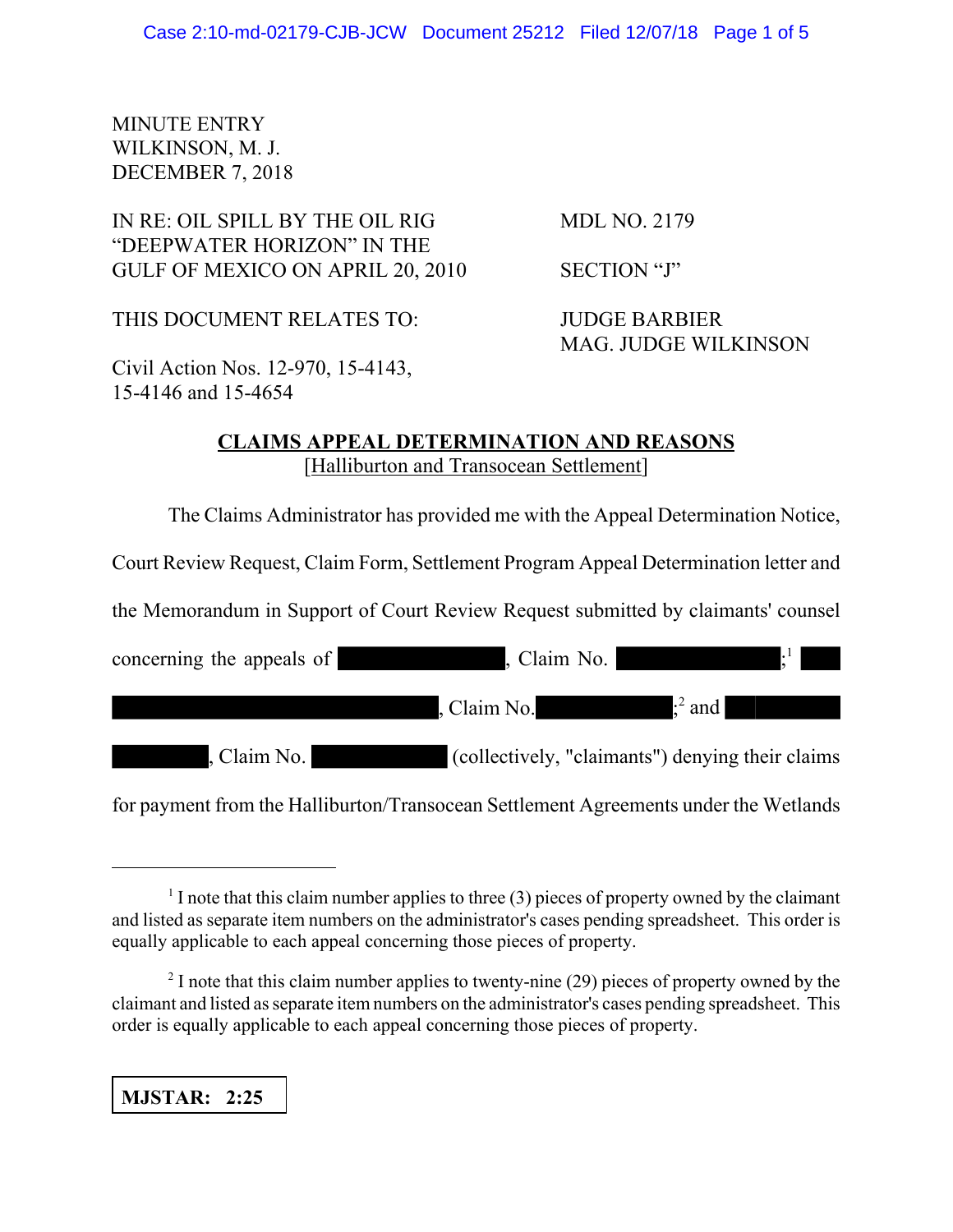#### Case 2:10-md-02179-CJB-JCW Document 25212 Filed 12/07/18 Page 2 of 5

Real Property framework. Having reviewed these materials, the determination of the Claims Administrator is **AFFIRMED**.

The subject claims and the payments they seek are based upon a court-approved class action settlement. The court-approved New Class Distribution Model ("the Distribution Model") sets the binding parameters for payment of claims and constitutes the law governing payment. All class members, including these claimants, were given preapproved notice of those parameters, and an opportunity to opt out of the settlement and pursue their own individual lawsuits for any reason, including if their properties or claim types did not fit within the payment parameters of the Distribution Model. These claimants did not opt out.

All claims addressed in this order have been determined preliminarily eligible for compensation from settlement funds as Coastal Real Property. See Counsel's Letter, Court Determination Requests for

, and . Claimants argue nevertheless that their properties should be classified for payment as Wetlands Real Property, based on the alleged wetlands located on their properties and the proximity of their properties to the Wetlands Real Property Compensation Zone. Id. The Distribution Model does not provide for any properties outside of the State of Louisiana to be classified as Wetlands Real Property. Record. Doc. No. 6430-26, at p. 3, Exhibit 12A, Section 1(E). Despite their acknowledgment of this fact, claimants request that the rule be set aside and that the court "consider the fact that the [c]laimants' propert[ies are], in part, wetlands like those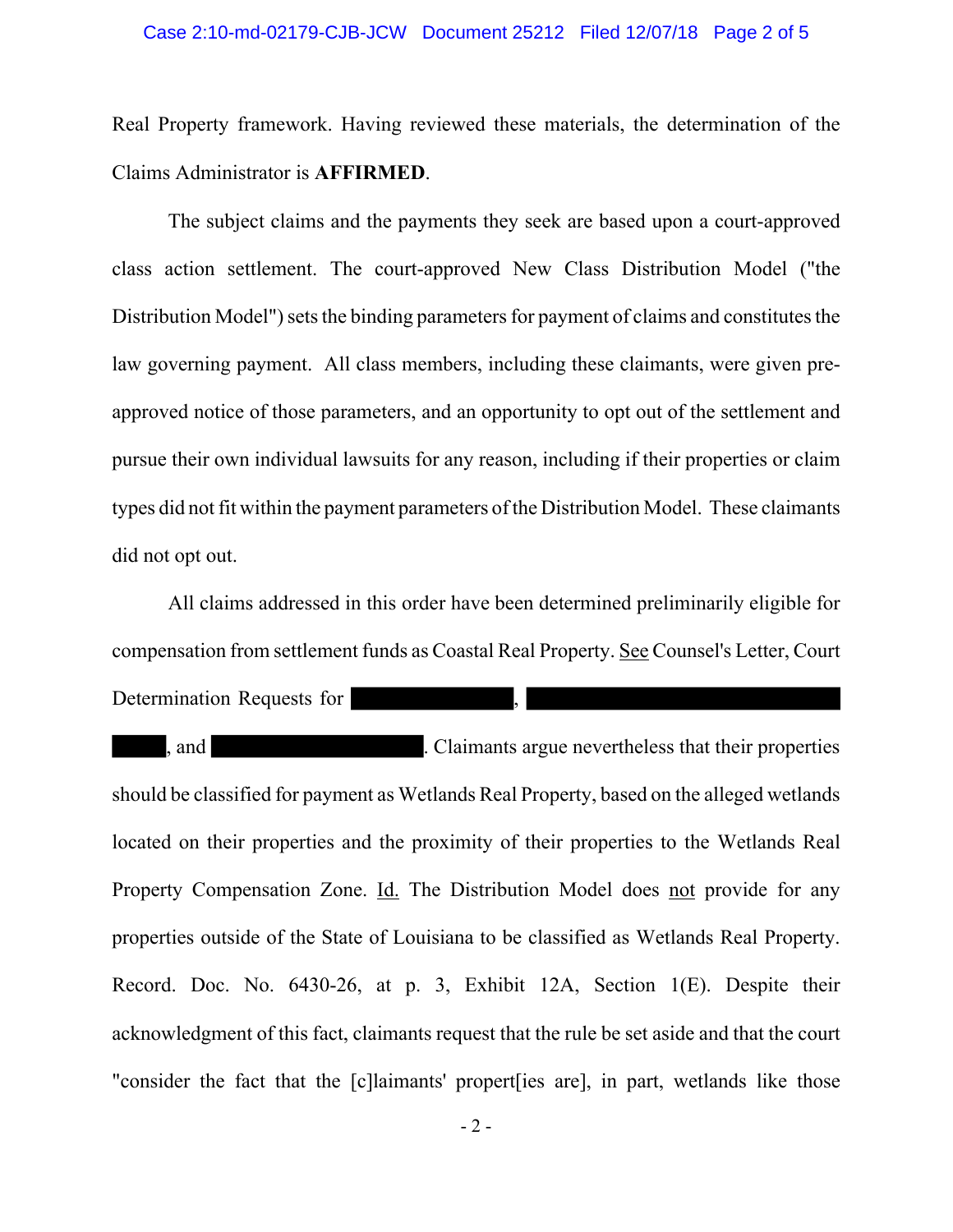Louisiana properties whose owners were allowed to recover under the wetlands

framework." See Counsel's Letter, Court Determination Requests for ,

, and .

According to the Distribution Model,

Consistent with the eligibility requirements of the DHEPDS, a parcel not located within the . . . Wetlands Real Property Claim Zone may be added to such zone if the parcel is documented as oiled pursuant to SCAT [Shoreline Cleanup Assessment Teams] or by an official assessment conducted by the National Resources Trustees in connection with the Deepwater Horizon incident. To be considered for zone inclusion, the claimant will need to file a Parcel Eligibility Determination Request with supporting documentation from SCAT or NRD [Neutral Resources Damages Assessment] indicating the property was oiled for review and determination by the New Class Claims Administrator.

Record Doc. No. 18797, at p. 5 (emphasis added). To argue that their properties should be

classified as Wetlands Real Property rather than Coastal Real Property, all of these

claimants' Court Review Requests rely on privately-commissioned expert reports to show

wetlands on each of the claimants' properties. Court Review Requests for

, Exhibit 1, Permitting Exhibits;

Exhibit 1, Wetlands Dilineation, and <br>
Fxhibit 1, Wetlands

Delineation. As noted above, however, claimants have not provided documentation of oiling on their properties in the form of maps or documents covering SCAT-monitored areas, or documentation of oiling pursuant to a National Resources Damages Assessment. Claimants are thus ineligible for compensation under the Wetlands Real Property Claim Zone under the unambiguous terms of the Distribution Model.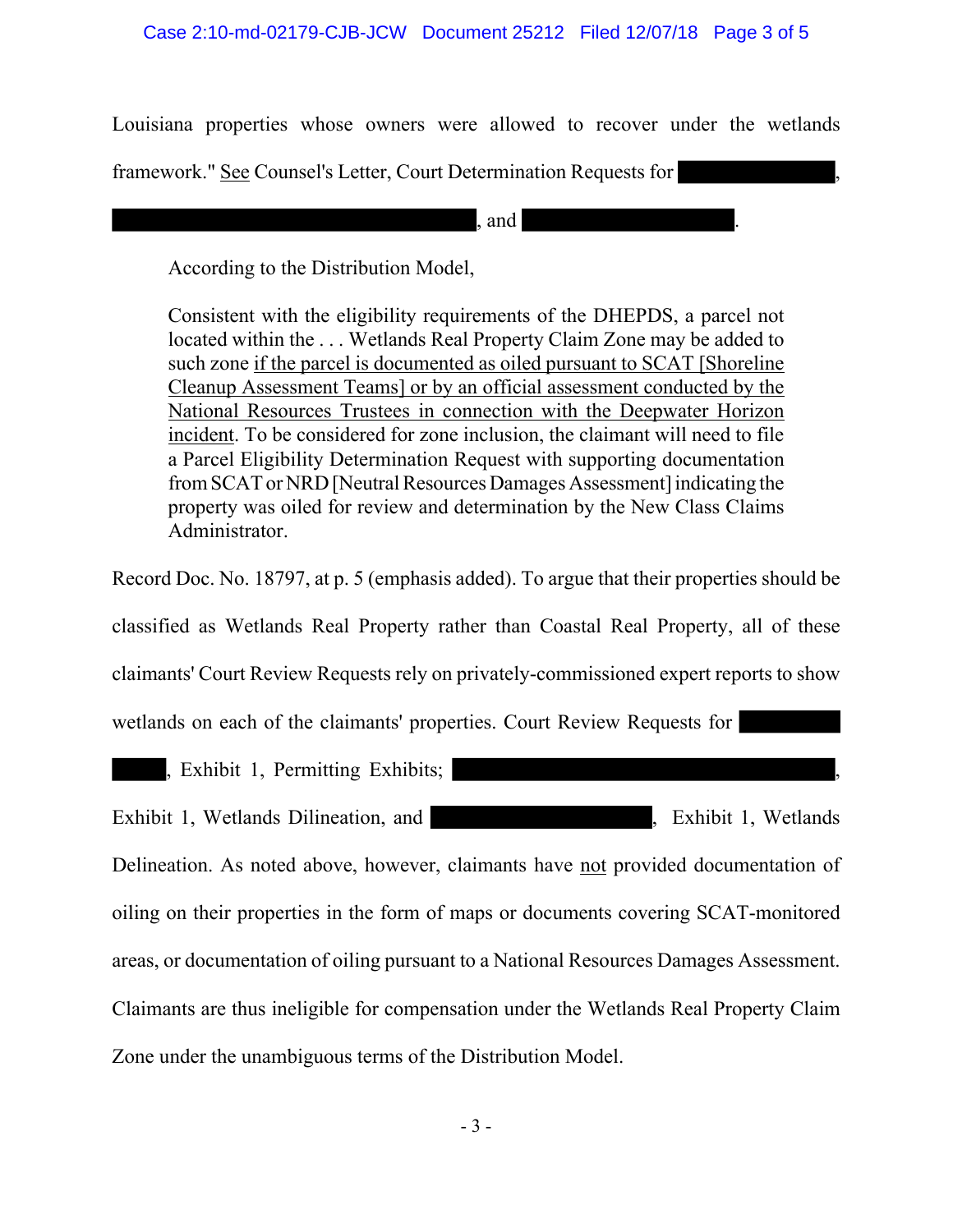#### Case 2:10-md-02179-CJB-JCW Document 25212 Filed 12/07/18 Page 4 of 5

The Distribution Model provides that in certain "extraordinary facts or circumstances" the court's equitable authority and discretion permit deviation from documentation requirements such as these. Record Doc. No. 18797, at p. 27 (emphasis added). I conclude that equitable authority in this class action settlement claims review and court appeal process is not so broad as to permit consideration of a privately commissioned expert report for properties outside of the approved zones in the absence of documentation from SCAT-monitored areas or a Natural Resources Damages Assessment. Consistency and reliability of results among all New Class claimants based upon a known and fixed evidentiary standard – i.e., SCAT-related documents or a Natural Resources Damages Assessment submitted by claimants – are hallmark features of equity. Record Doc. No. 21778, at p. 4. I will not apply the court's equitable authority so broadly as to encompass consideration of this privately-commissioned expert report without any additional evidence from SCAT-monitored areas or a Natural Resources Damages Assessment. It was not inequitable for the Claims Administrator to decline payment of claims like these when the claimants were provided the opportunity to opt out and pursue their individualized claims based on property locations not included in the designated Wetlands Real Property Compensation Zone and privately commissioned evidence outside of the court-approved payment parameters, but failed to do so.

In addition, in claimants' initial appeals to the New Class Claims Administrator, he determined that their properties were preliminarily eligible for compensation as Coastal Real Property, in the exercise of the administrator's <u>own</u> equitable authority and discretion.